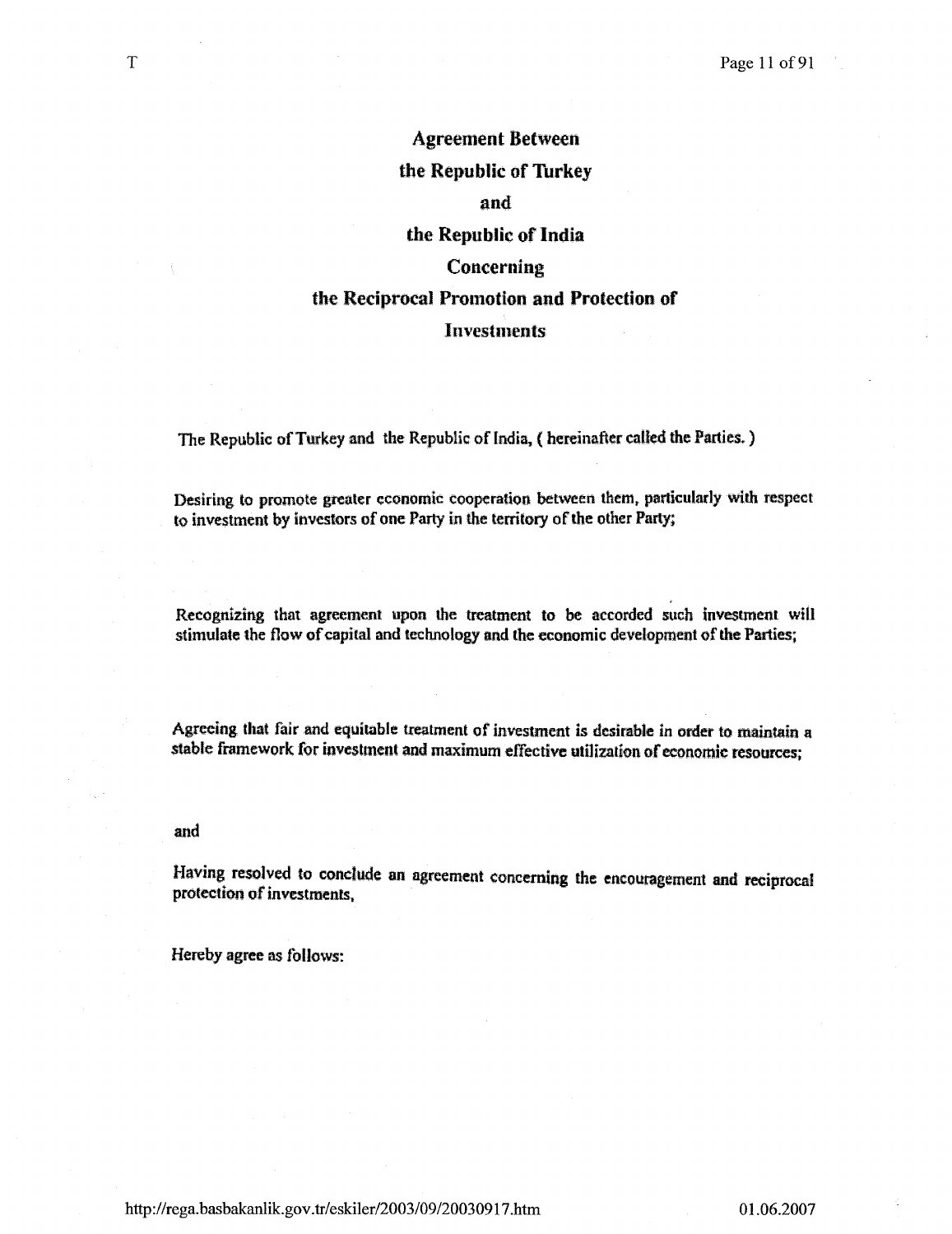# **ARTICLE 1**

## Definitions and Scope of the Agreement

For the purpose of this Agreement;

1. The term "investor" means:

(a) natural persons deriving their status as nationals of either Party according to its applicable law,

(b) companies, including corporations, firms or business associations incorporated or constituted under the law in force in either of the Parties, and engaged in substantive business operations in the territory of that Party.

2. The term "investment" means every kind of asset established or acquired including changes in the form of such investment in accordance with the laws and regulations of the Party in which the investment is made and in particular, though not exclusively, shall include the following:

(a) shares, stocks or any other form of participation in companies;

(b) returns reinvested, claims to money or any other rights having financial value related to an investment;

(c) movable and immovable property, as well as any other rights as mortgages, liens, pledges and any other similar rights as defined in conformity with the laws and regulations of the Party in whose territory the property is situated;

(d) intellectual property rights, goodwill, technical processes and know how in accordance with the relevant laws of the respective Party:

(e) business concessions conferred by law or by contract, including concessions related to natural resources;

3. The term investment shall cover all investments existing at the time of entry into force of the Agreement as well as those made or acquired thereafter.

4. The term "returns" means the amounts yielded by an investment and includes in particular, though not exclusively, profit, interest, and dividends.

5. (a) The term "Turkey" means the territory of the Republic of Turkey, as well as the maritime zones over which Turkey is entitled to sovereign rights and exercises jurisdiction in accordence with International Law.

(b) The term "India" means the territory of the Republic of India and includes the territorial sea and airspace above it, as well as other maritime zones in which India has sovereign rights, other rights and jurisdiction in accordence with International Law.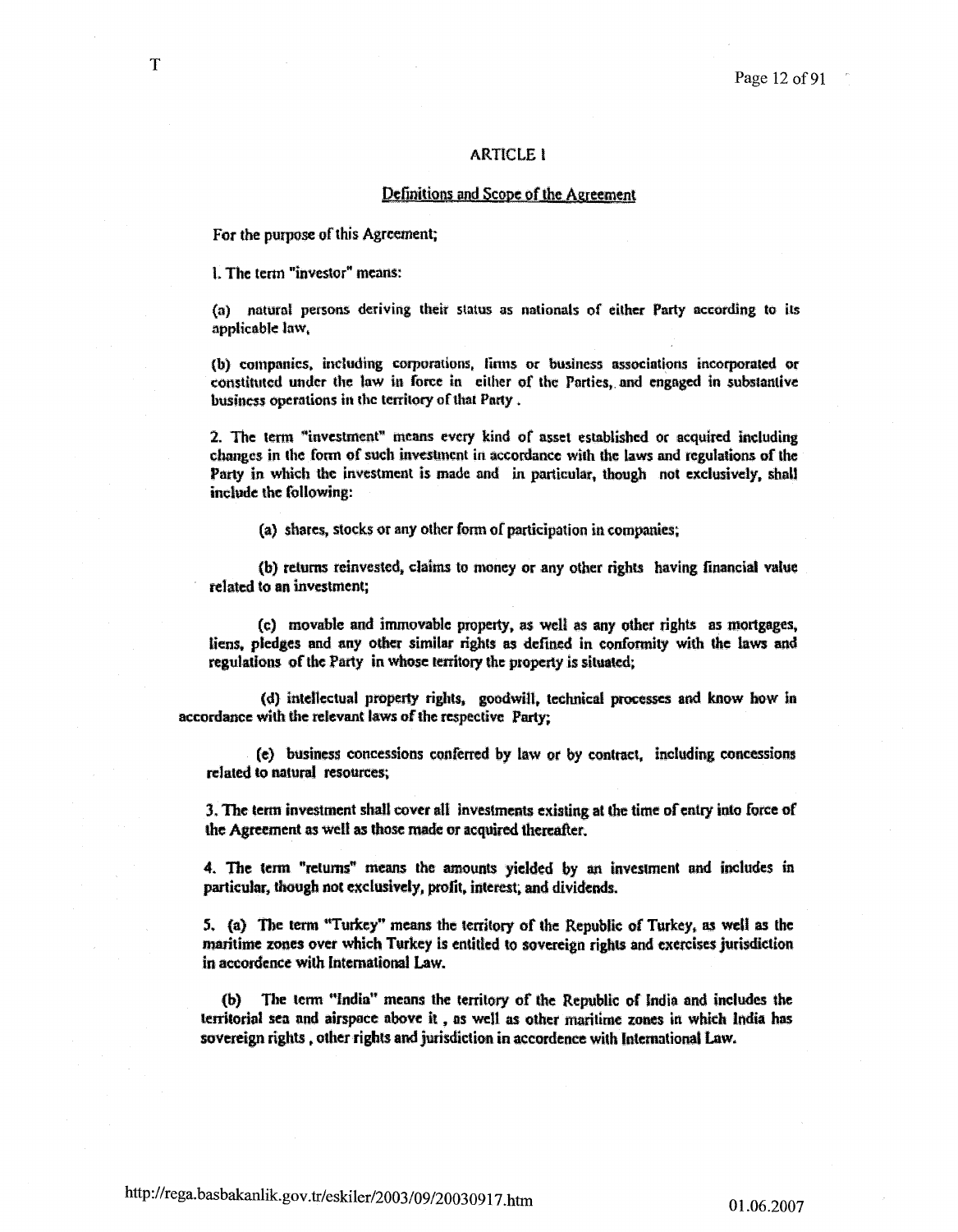### ARTICLE II

## Promotion and Protection of Investments

1. Each Party shall encourage and create favourable conditions for investors of the other Party to make investments in its territory, and treat such investments on a basis no less favourable than that accorded in similar situations to investments of investors of any third country. within the framework of its laws and regulations.

2. Each Party shall accord to these investments. once established, treatment no less favourable than that accorded in similar situations to investments of its investors or to investments of investors of any third country, whichever is the most favourable.

3. Subject to the laws and regulations of the Parties relating to the entry, sojourn and employment of non-citizens:

(a) nationals of either Party shall be permitted to enter and remain in the territory of the other Party {or purposes of establishing, developing. administering or advising on the operation of an investment to which they, or an investor of the first Party that employs them. have committed or are in the process of committing a substantial amount of capital or other resources;

(b) companies which are legally constituted under the applicable laws and regulations of one Party, and which are investments of investors of the other Party, shall be permitted to engage top managerial and technical personnel of their choiee, regardless of nationality.

4. The provisions of this Article shall not be construed so as to oblige one Party to extend the investors of the other Party the benefit of any treatment, preference or privilege which the former Party may grant to:

(8) a customs union, free trade zone. monetary union or similar international agreement establishing such unions or other forms of international cooperation to which either of the Parties is or may become a party, or

(b) any arrangement or international agreement relating wholly or partially to taxation.

# ARTICLE III

# **Expropriation and Compensation**

I. Investments shall not be expropriated, nationalized or subject, directly or indirectly, to measures of similar effect ( hereinafter referred to as "expropriation" ) except for a public purpose, in a non-discriminatory manner, with the payment of fair and equitable compensation and in accordance laws in force and the general principles of treatment provided for in Article II of this Agreement.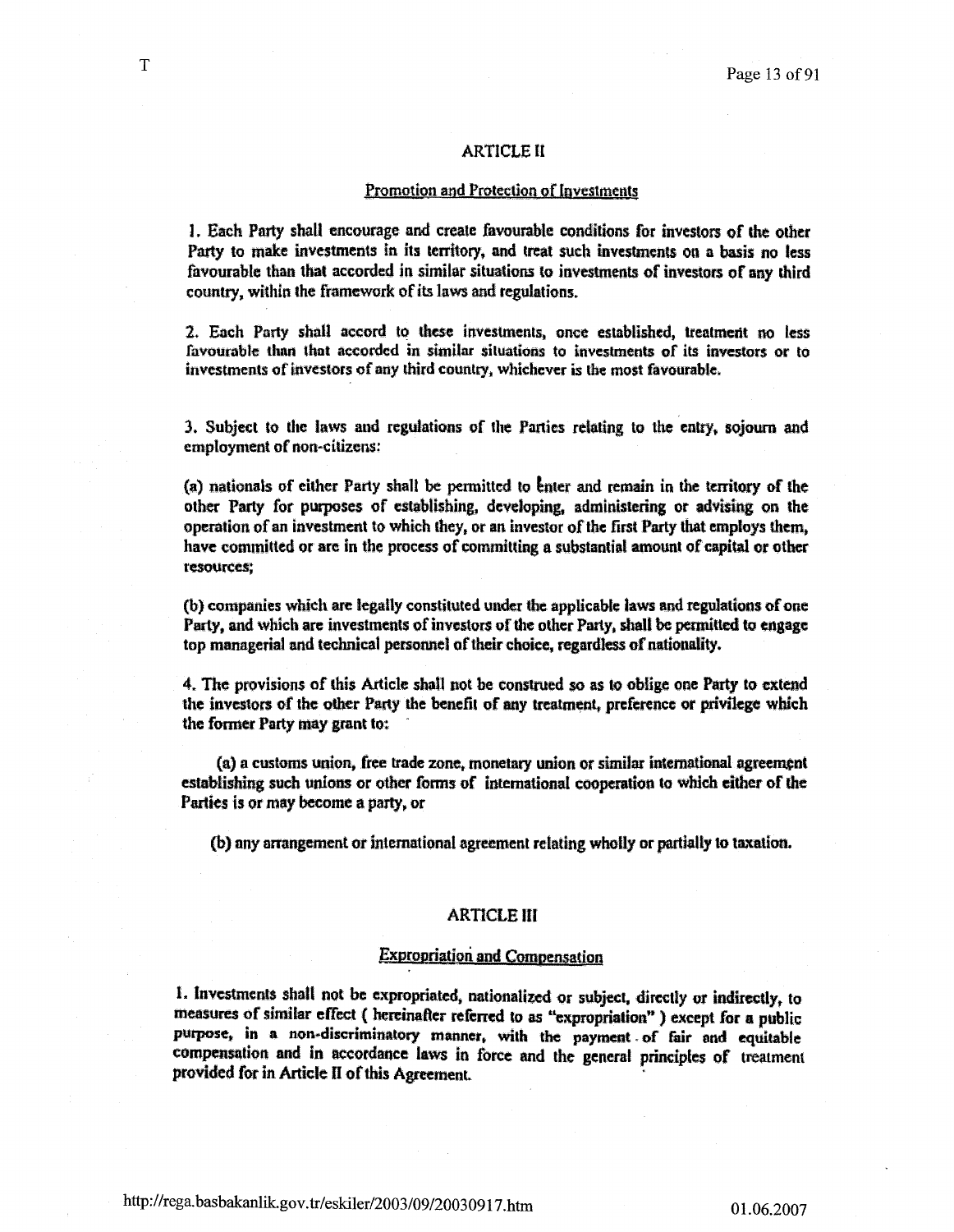2. Compensation shall be equivalent to the real market value of the expropriated investment before the expropriatory action was taken or became public knowledge. This shall include interest at a prevailing rate until the date of payment. Compensation shall be paid without  $delay$ , be effectively realizable and be freely transferable as described in paragraph 2 **Article IV** 

3. Investors of either Party whose investments suffer losses in the territory of the other Party owing to war, insurrection, civil disturbance or other similar events shall be accorded by the other Party treatment no less favourable than that accorded 10 its own investors or to investors of any third country, whichever is the most favourable treatment, as regards any measures it adopts in relation to' such losses.

#### ARTICLE IV

## Repatriation and Transfer

I. Each Party sball permit aU transfers related to an investment to be made freefy and without delay into and out of its terrltory. Such transfers include:

(a) returns;

(h) proceeds from the sale or liquidation of all or any part of an investment;

(e) compensation pursuant to Article 111;.

(d) reimbmsements and interest payments deriving from Joans in connection with investments;

(e) salaries, wages and other remunerations received by the nationals of one Party who have obtained in the territory of the other Party the corresponding work permits relative to an inveslment;

(I) payments arising from an investment dispute.

2. Transfers shall be made in the currency in which the investment has been made or in any convertible currency at the rate of exchange in force at the date of transfer, unless otherwise agreed by (he investor and tbe hosting Party.

# **ARTICLE V**

# Subrogation

I. If lhe investment of an investor of one Party is insured against non-commercial risks under a system established by law, and where the insurer has made payment to such investors in respect of their claims under this Agreement, any subrogation of the insurer which stems from the terms of the insurance agreement shall be recognized by the other Party.

T

http://rega.basbakanlik.gov.tr/eskiler/2003/09/20030917 .htm 01.06.2007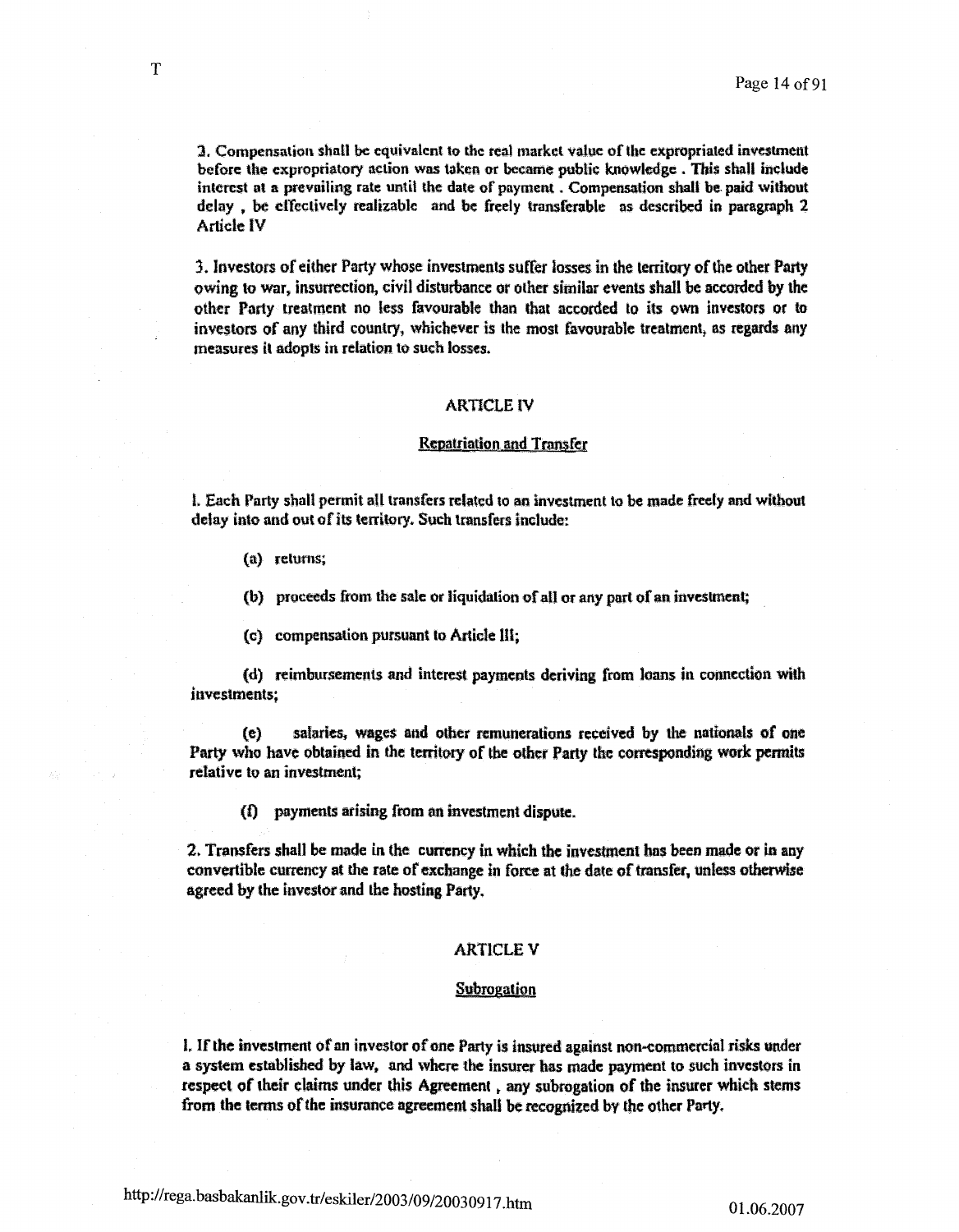2. The insurer shall not be entitled to exercise any rights other than the rights which the investor would have been entitled to exercise.

3. Disputes between a Party and an insurer shall be settled in accordance with the provisions of Article VI of this Agreement.

## **ARTICLE VI**

# Settlement of Disputes Between One Party and Investors of the Other Party

1. Disputes between one of the Parties and an investor of the other Party, in connection with his investment, shall be notified in writing, including a detailed information, by the investor to the host Party of the investment. As far as possible, the investor and the concerned Party shall endeavour to settle these disputes by consultations and negotiations in good faith.

2. If these disputes cannot be settled in this way within six months following the date of the written notification mentioned in paragraph I, may, at the choice of investor, unless otherwise mentioned hereafter, be submitted:

- (a) for resolution, in accordence with the law of the Party which has admitted the investment to that Party's judicial, or other competent bodies; or
- (b) to international arbitration by reference to:

(i) the International Center for Settlement of Investment Disputes (ICSID) according to the Convention on Settlement of Investment Disputes between States and Nationals of other States, in case both Parties become signatories to the Convention.

(ii) Additional Facility for the Administration of Conciliation, Arbitration and Fact-finding Proceedings, by mutual consent,

(iii) an ad hoc court of arbitration laid down under the Arbitration Rules of Procedure of the United Nations Commission for International Trade Law (UNCITRAL), subject to following modifications:

- the appointing authority under Article 7 of the Rules shall be the President, the Vice-President or the next senior Judge of the International Court of Justice who is not a national of either Party. The third Arbitrator shall not be a national of either Party.
- the Parties shall appoint their respective arbitrators within two months.
- the arbitral award shall be made in accordance with the provisions of this Agreement.
- the arbitral tribunal shall state the basis of decision and give reasons upon the request of either party.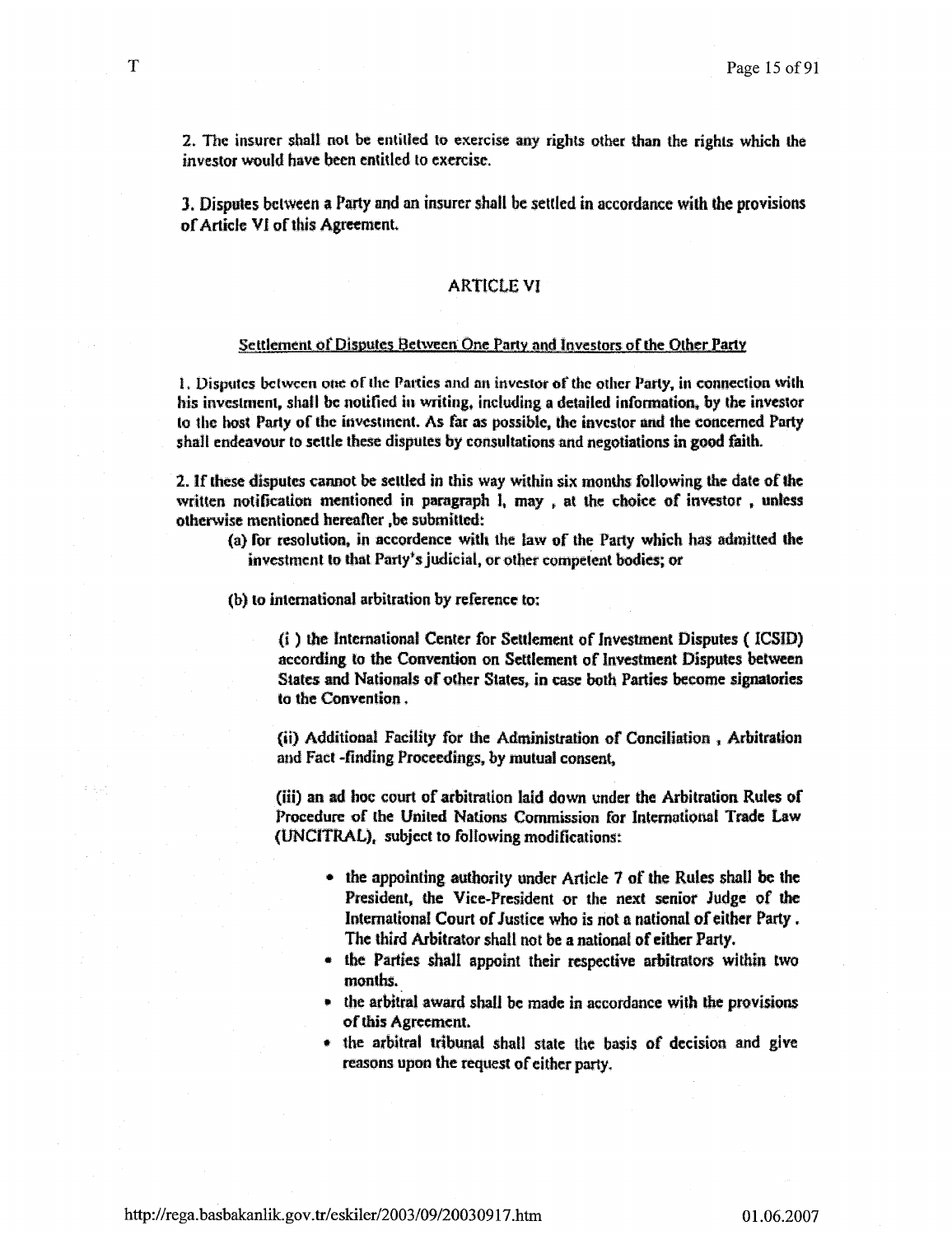3. The arbitration awards shall be final and binding for all parties in dispute. Each Party commits itself to execute the award according to its national law.

# **ARTICLE VII**

## Settlement of Disputes Between the Parties

1. The Parties shall seek in good faith and n spirit of cooperation a rapid and equitable solution to any dispute between them concerning the interpretation or application of this Agreement. In this regard, the Parties agree to engage in direct and meaningful negotiations to arrive at such solutions. If the Parties cannot reach an agreement within six months after the beginning of disputes between themselves through the foregoing procedure.the disputes may be submitted, upon the request of either Party. to an arbitral tribunal of three members.

2. Within two months of receipt of a request, each Party shall appoint an arbitrator. The two arbitrators shall select a third arbitrator as Chairman, who is a national of a third State. In the event either Party fails to appoint an arbitrator within the specified time, the other Party may request the President of the International Court of Justice to make the appointment

1. If both arbitrators cannot reach an agreement about the choice oflhe Chairman within two months after their appointment, the Chairman shall be appointed upon the request of either Party by the President of the International Court of Justice.

4. If, in the cases specified under paragraphs (2) and (3) of this Article, the President of the International Court of Justice is prevented from carrying out the said function or if he is a national of either Party, the appointment shall be made by the Vice-President, and if the Vice-President is prevented from carrying out the said function or if he is a national of either Party, the appointment shall be made by the most senior member of the Court who is not a national of either Party. .

5. The tribunal shall have three months from the date of the selection of the Chairman to agree upon rules of procedure consistent with the other provisions of this Agreemeat. In lhe absence of such agreement, the tribunal shall request the President of the International Court of Justice to designate ruJes of procedure, taking into account geaeral1y recognized rules of international arbitral procedure.

6, Unless otherwise agreed. all submissions shall be made and aU hearings shaU be completed within eight months of the date of selection of the Chairman, and the tribunal shall render its decision within two months after the date of the final submissions or the date of the closing of the hearings, whichever is later. The arbitral tribunal shall reach its decisions, which shall be final and binding, by a majority of votes.

7. Expenses incurred by the Chairman, the other arbitrators, and other costs of the proceedings shall be paid for equally by the Parties. The tribunal may, however, at its discretion, decide that a higher proportion of the costs be paid by one of the Parties,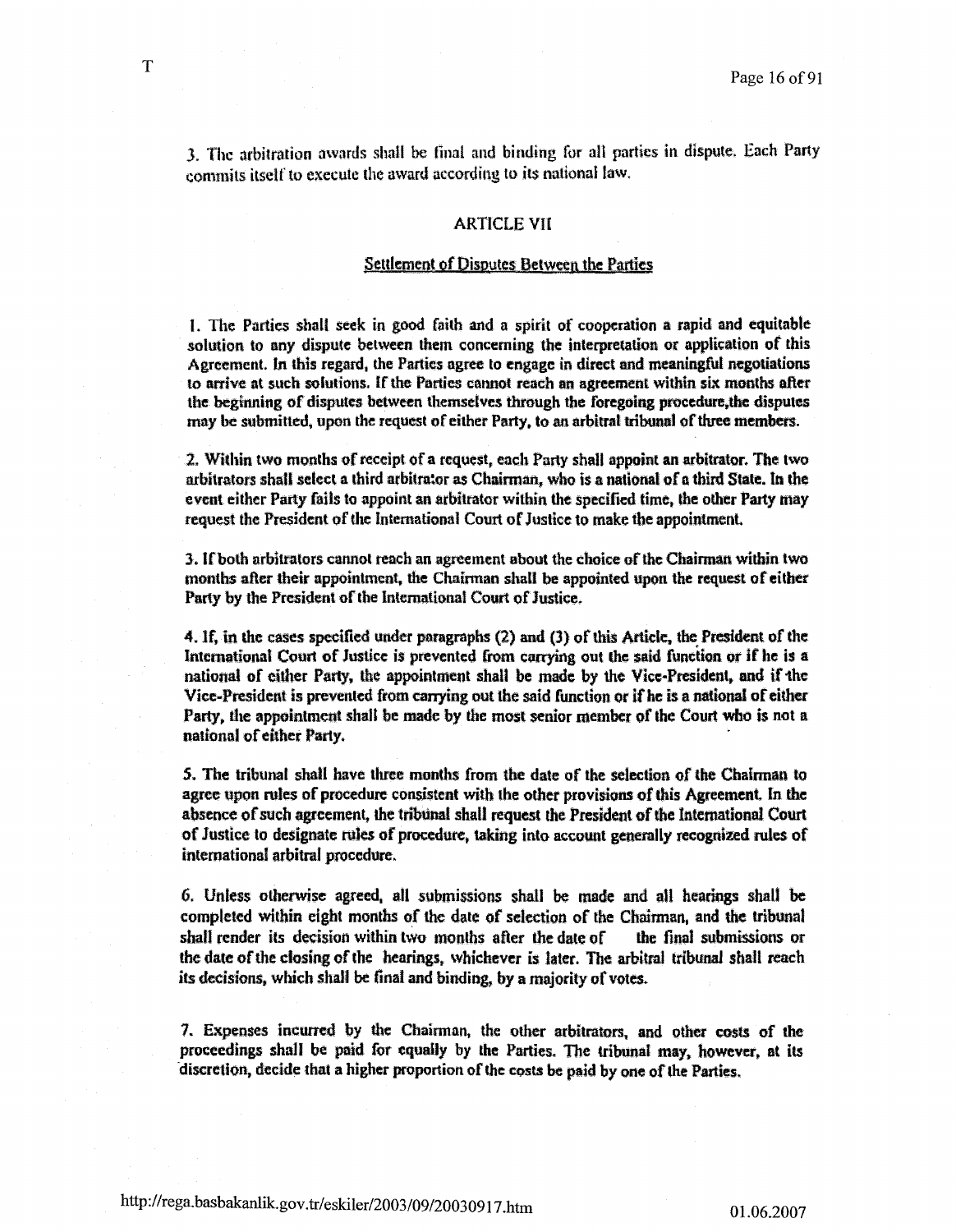8. A dispute shall not be submitted to an international arbitration court under the provisions of this Article, if the same dispute has been brought before another international arbitration court under the provisions of Article VII and is still before the court This will not impair the engagement in direct and meaningful negotiations between both Parties.

## **ARTICLE VIII**

# Applicable Laws

 $I.$  Except as otherwise provided in this Agreement, all investment shall be governed by the laws in force in the territory of the Party in which such investments are made.

2. Notwithstanding paragraph (I) of this Article nothing in this Agreement precludes the host Party from taking aclion for the protection of Its essential security interests or in circumstances of extreme emergency, in accordance with its laws normally and reasonably applied on a non discriminatory basis.

## ARTICLElX

## Application of other Rules

If the provisions of law of either Party or obligations under international law existing at present established hereafter between the Parties in addition to the present Agreement contain rules, whether general or specific, entitling investments by investors of the other Party to a treatment more favourable than is provided for by the present Agreement, such rules shall to the extent that they are more favourable prevail over the present Agreement.

# ARTlCLEX

#### **Entry into Force**

1. This Agreement shall enter into' force on the date on which the exchange of inscruments of ratification has been completed, It shall remain in force for a period of ten years and shail continue in force unless terminated in accordance with paragraph 2 of this Article. It shall apply to investments existing at the time of entry into force as well as 10 investments made or acquired thereafter. This Agreement shall not, however, be applicable to disputes which had arisen before its entry into force.